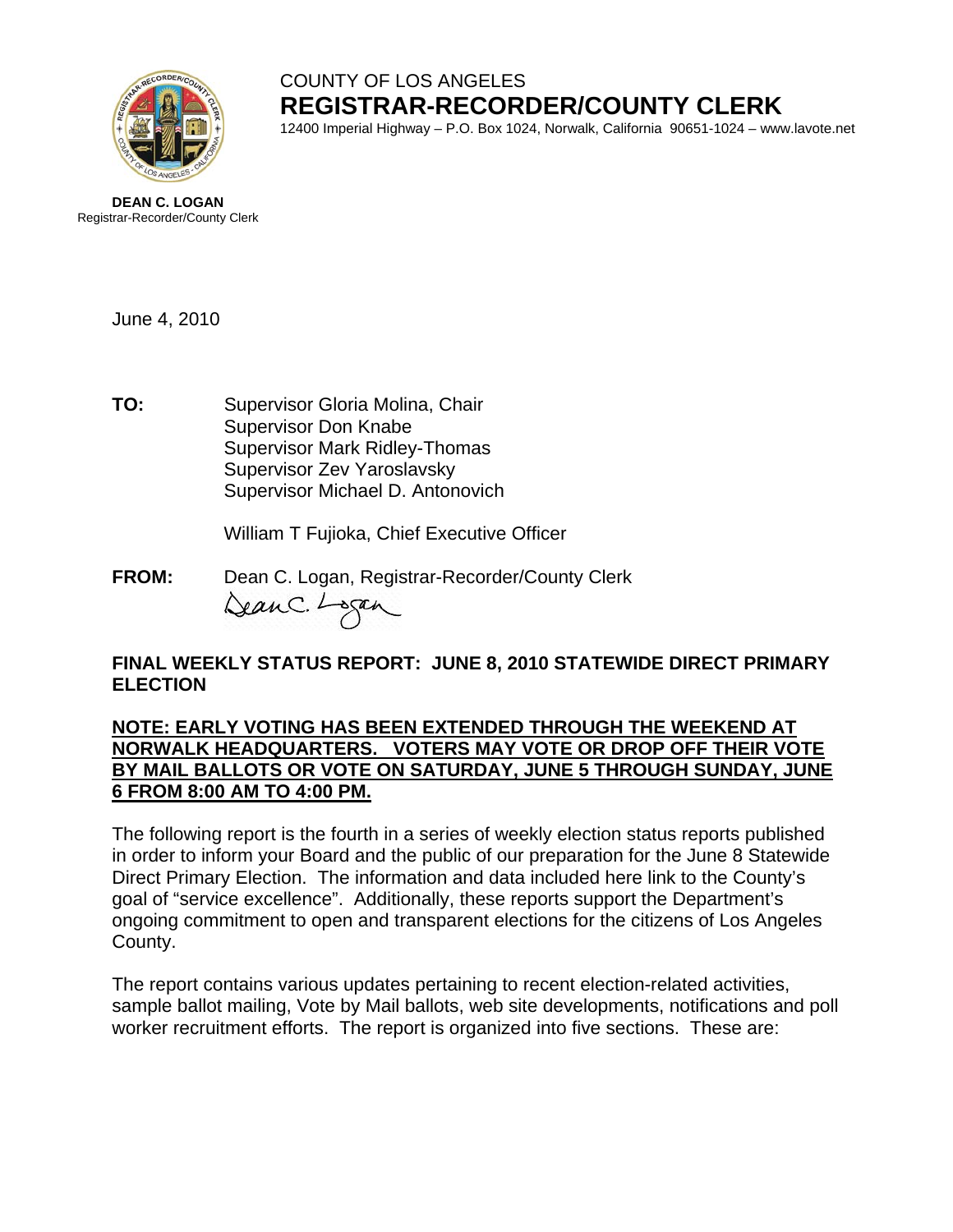- **1. New Webcam Feature**
- **2. Status of Vote by Mail and Ballot Mailing**
- **3. Sample Ballot Mailings**
- **4. Poll Worker Recruitment and Training/Polling Place Recruitment**
- **5. Notifications: Public Information Operations and Statistics**

#### **1. New Webcam Feature**

In a continuing effort to enhance transparency in elections, the RR/CC implemented a new webcam feature for the upcoming election.

Cameras are being installed in three locations throughout RR/CC Headquarters so the public can view ballots being scanned, processed and tallied on Election Night. The feature can be viewed real time over the internet. (See Appendix #1 for a sample screen shot of the Tally Room.)

# **2. Status of Vote by Mail and Ballot Mailing**

To date, we have mailed 800,553 ballots to voters and have received 152,426 returned ballots for processing.

**Voters can no longer request a Vote by Mail ballot. The legal deadline for doing so was June 1, 2010. In-person voting is being conducted daily at Norwalk Headquarters leading up to Election Day.** 

#### **3. Sample Ballot Mailings**

Mailing of the Official Sample Ballot booklet began on April 29<sup>th</sup> and continued through May 29<sup>th</sup>. Mailings for this election are complete. We have mailed **4,103,160** Sample Ballot booklets to voters across Los Angeles County and abroad. Sample ballots are also available online through our poll look up feature on [www.lavote.net.](http://www.lavote.net/)

# **4. Poll Worker Recruitment and Training/Polling Place Recruitment**

#### **Training:**

Poll worker training for both Inspectors and Clerks commenced three weeks ago. Training sessions will be held throughout the County until June 6, 2010. During this period the RR/CC Poll Worker Training Unit conducts approximately **700 training classes**. We have conducted approximately 90 percent of all the planned training classes to date.

#### **Polling Places:**

Polling place recruitment for the June 8 election is complete. A total of 4,822 polling places are scheduled for use in the June 8 State Primary Election. 98 percent of polling locations for this election meet accessibility standards for voters with specific needs.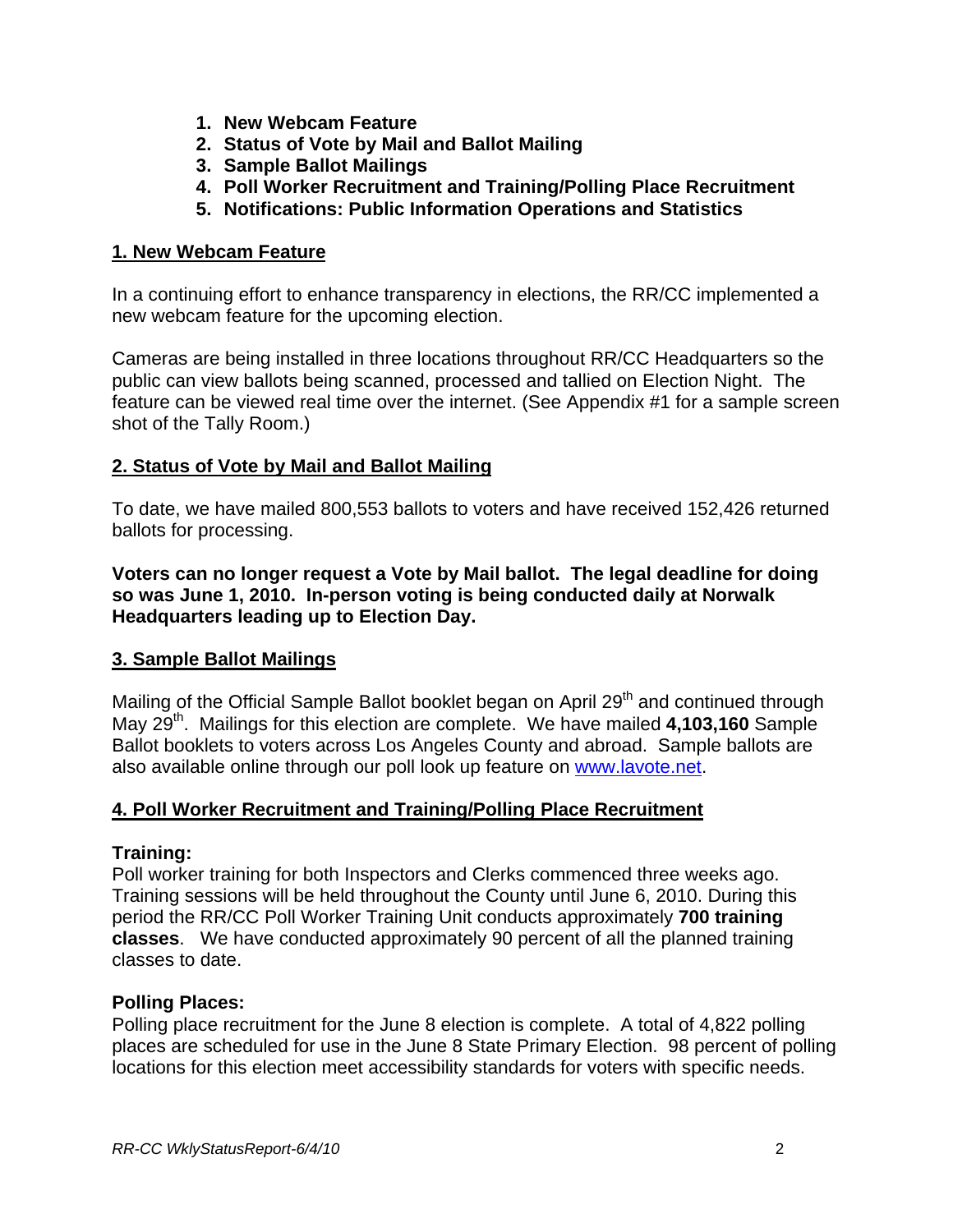Voters in the 67 precincts where accessible locations are not secured have been directed to the closest accessible location available.

#### **Poll Workers:**

We require approximately 20,000 clerks, Inspectors and Coordinators to staff our 4,822 polling places. Our recruitment efforts began on March 10, 2010 and we are nearly finished with the process.

| <b>Poll Worker Recruitment Report</b><br>June 8, 2010 Statewide Direct Primary Election |           |           |          |                 |  |
|-----------------------------------------------------------------------------------------|-----------|-----------|----------|-----------------|--|
|                                                                                         | $14$ -May | $21$ -May | 28-May   | 5-June          |  |
| <b>Inspectors</b>                                                                       |           |           |          |                 |  |
| Required                                                                                | 4,822     | 4,822     | 4,822    | 4,822           |  |
| Recruited                                                                               | 4,783     | 4,822     | 4,822    | 4,811           |  |
| Outstanding                                                                             | 39        | $\Omega$  | $\Omega$ | 16 <sup>1</sup> |  |
| <b>Clerks</b>                                                                           |           |           |          |                 |  |
| Required                                                                                | 14,466    | 14,466    | 14,446   | 14,446          |  |
| Recruited                                                                               | 12,131    | 13,507    | 14,116   | 14,368          |  |
| Outstanding                                                                             | 2,335     | 959       | 330      | 98              |  |
| <b>Special Recruitment Poll</b><br>Workers                                              |           |           |          |                 |  |
| <b>County Employees</b>                                                                 | 3,317     | 3,809     | 3,849    | 3,981           |  |
| Bilingual                                                                               | 3,773     | 3,907     | 4,041    | 4,240           |  |
| <b>Students</b>                                                                         |           | 2,275     | 2,278    | 2,358           |  |

# **5. Notifications**

**Public Information Operations:** The RR/CC is actively involved in projects aimed at informing the public about Election Day and Night services. Some of these are as follows:

- During Election Day and Night, the Department Head will be active on Twitter, Facebook and via video blog.
- Simulation Saturday takes place this Saturday, June 5, beginning at 10:00 AM. Tally operations will conduct a full ballot run-through for public viewing in preparation for Election Night.

<span id="page-2-0"></span><sup>&</sup>lt;u>nece measure measure measure measure measure measure measure measure measure measure measure measure measure m</u><br><sup>1</sup> A small amount of Inspectors drop from the program each election. Recruitment, training and placing new Inspectors is an ongoing process.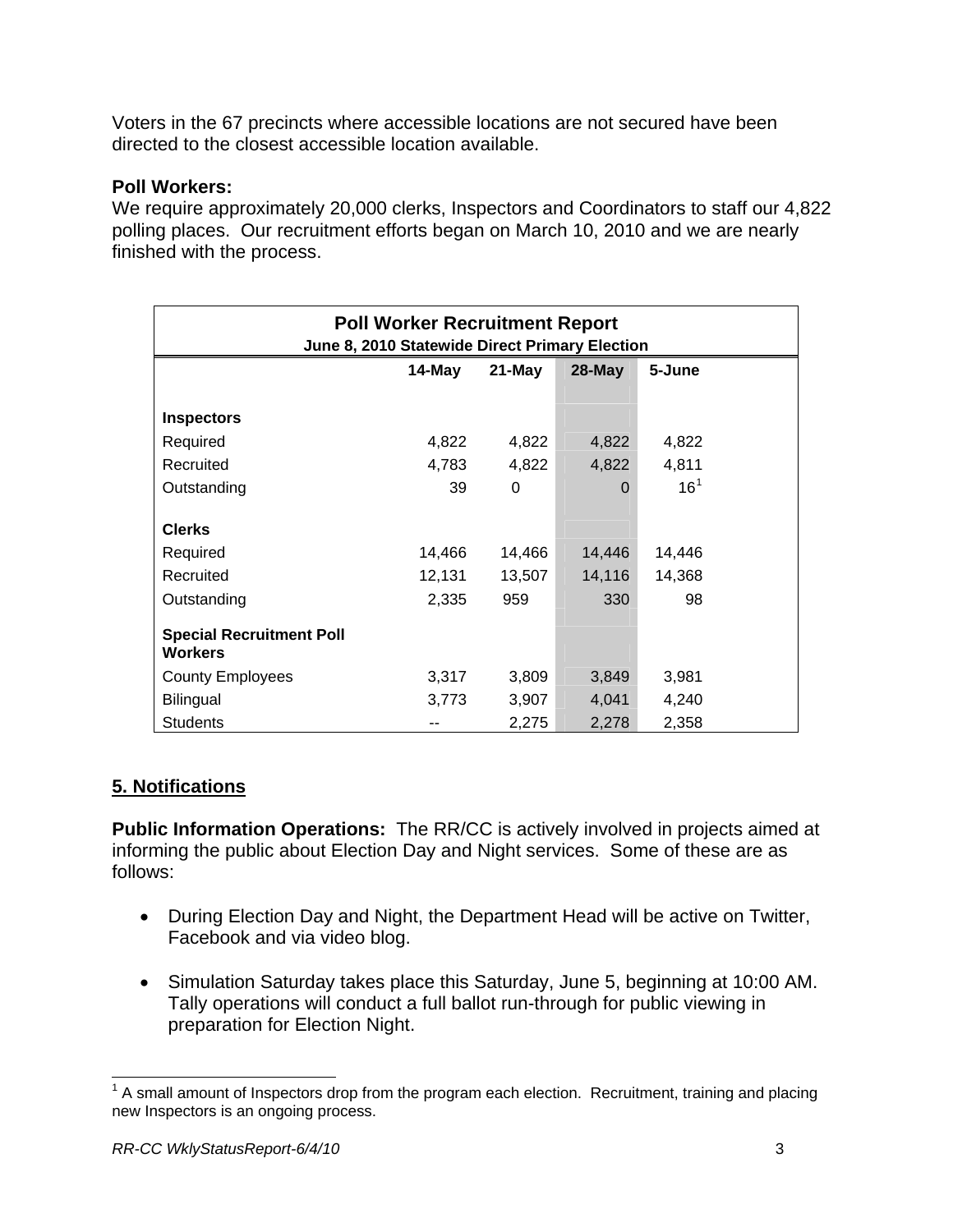- The Department Head will conduct a press conference at 9:15 AM Saturday, June 5, before the simulation exercise to discuss voting options and to answer questions about voting procedures.
- The Media Information team conducted a Election Webinar Training Session for Board Offices on Thursday, June 3 from 1:00 until 4:00 PM. The webinar covered Election Day topics such as voter registration status and polling place location inquiries. (See Appendix #2 for Webinar Announcement.)

**Statistics:** Our website and social media functions have continued to gain popularity since their inception a few years ago. Some interesting statistics include the following:

- To date, the RR/CC has 462 followers on Twitter and 500 friends on Facebook.
- Our visitors and page views on our web site have grown from 230,000 and 438,000 in 2008 to 253,000 and 1.2 million so far this year.
- Activity on our web site Voter Registration Look-up Function has grown steadily over the past few years and is currently second only to the November, 2008 Presidential Election.
- Regarding Vote by Mail statistics, the State of California issued 6.8 million Vote by Mail ballots for this election. This represents 40 percent of all registered voters in the state – an all time record.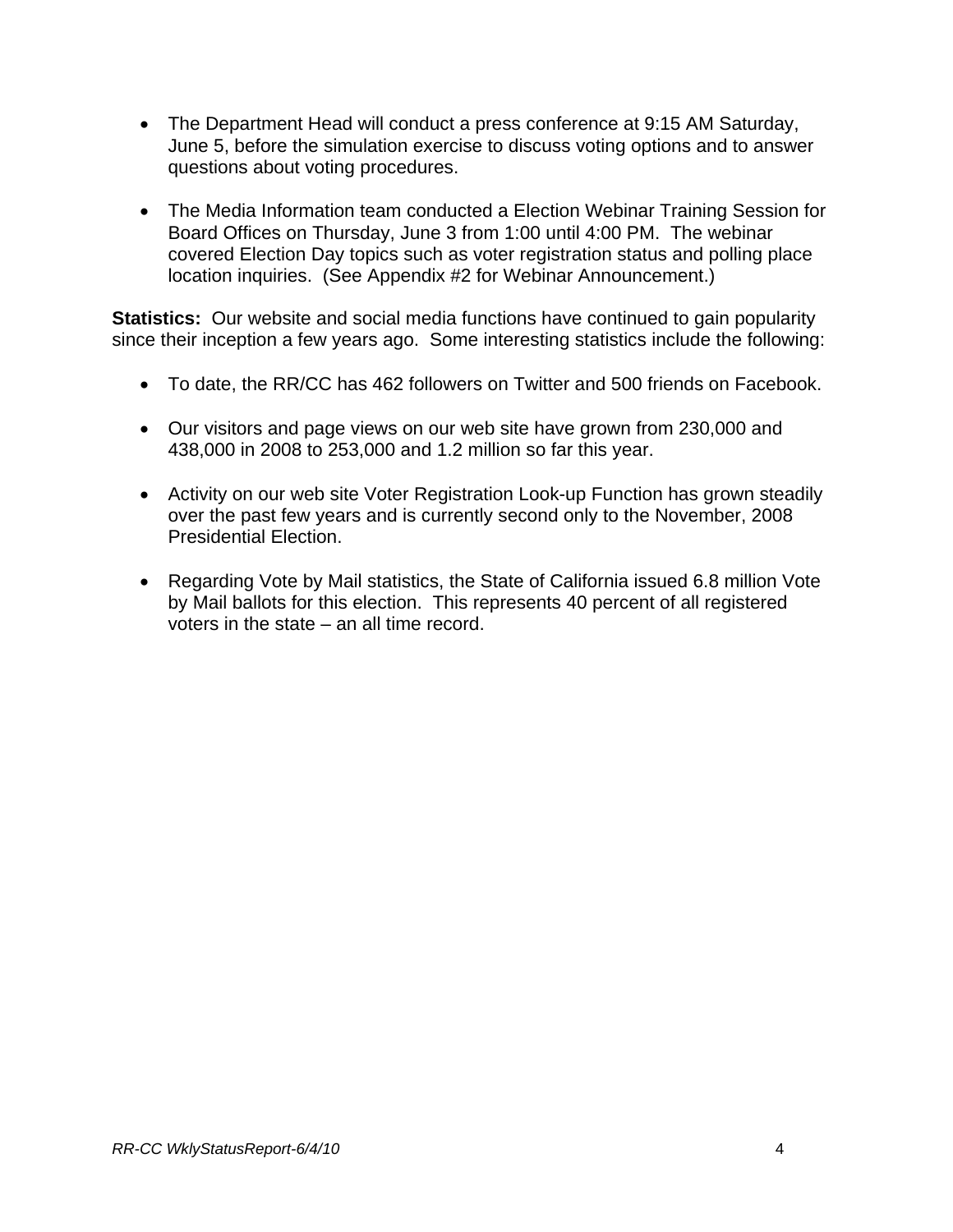# **Appendix #1: Webcam Shot of the Tally Room**